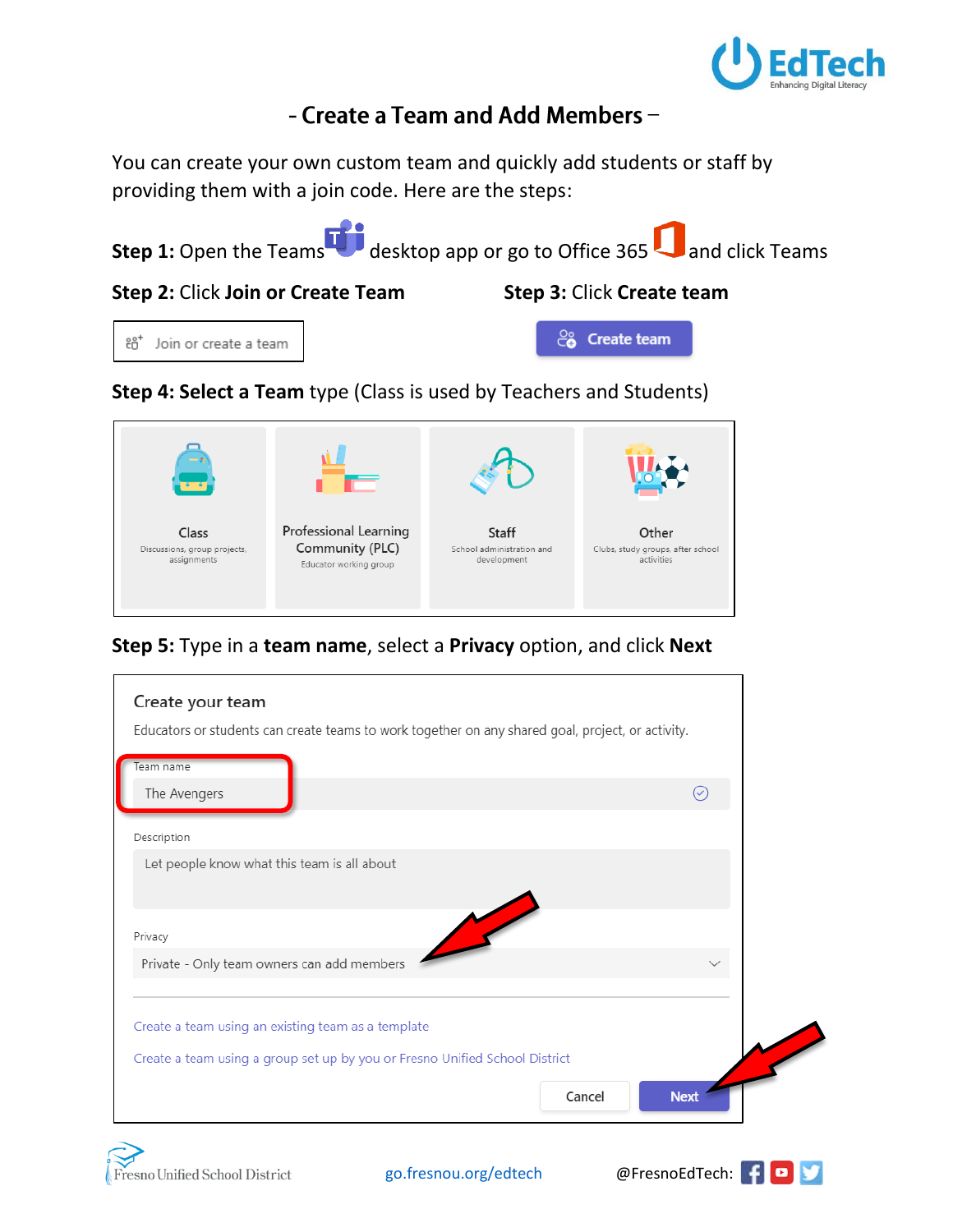

**Step 6:** You can search for people by name and add them here, or you can click **Skip** and add them later.

| Add members to The Avengers<br>Start typing a name, distribution list, or security group to add to your team. You can also add people<br>outside your organization as guests by typing their email addresses. |            |
|---------------------------------------------------------------------------------------------------------------------------------------------------------------------------------------------------------------|------------|
| Matthew Schwartz $\times$ Gina Pere                                                                                                                                                                           | <b>Add</b> |
| <b>Gina Perez</b><br>(GINA.PEREZ) Teacher, Spec Assgn                                                                                                                                                         |            |
|                                                                                                                                                                                                               |            |
|                                                                                                                                                                                                               |            |
|                                                                                                                                                                                                               |            |
| Note: To add an outside guest, type                                                                                                                                                                           |            |
| in their complete email address.                                                                                                                                                                              |            |

### **To add more members or provide a Join Code:**

**Step 1:** Click on the **More Menu** next to the Team name and click **Manage Team**.





[go.fresnou.org/edtech](https://go.fresnou.org/edtech) @FresnoEdTech:

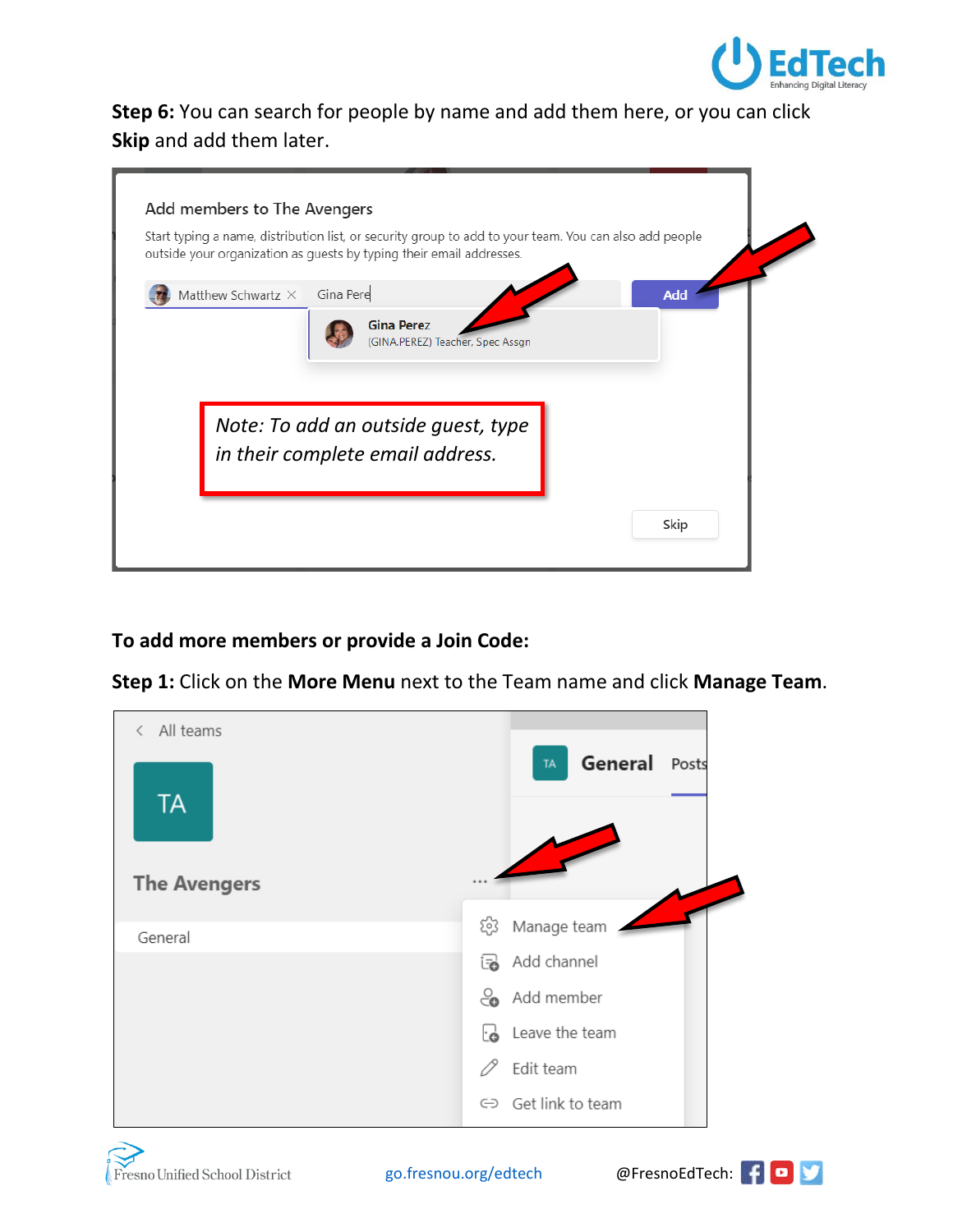

#### **Step 2:** Click **Add member**

| <b>TA</b> | The Avengers …<br>The Avengers                            |                          |
|-----------|-----------------------------------------------------------|--------------------------|
| Members   | Pending Requests Apps 4 more $\sim$<br>Search for members | $\frac{1}{2}$ Add member |
|           |                                                           |                          |

# **Step 3:** To provide a Join Code, click **Settings**

| TА      | The Avengers …<br>The Avengers |  |          |           |      |      |
|---------|--------------------------------|--|----------|-----------|------|------|
| Members | Pending Requests Channels      |  | Settings | Analytics | Apps | Tags |

## **Step 4:** Click **Team Code** then click **Generate**

| Team code | Share this code so people can join the team directly - you won't get join requests |  |
|-----------|------------------------------------------------------------------------------------|--|
|           | Generate                                                                           |  |

**Step 5:** Share the code with your audience. Click Full Screen if you are projecting.



**Step 6:** Tell your audience to open the Teams desktop app or go to Office 365

and click **Teams**

### **Step 7:** Tell them to click **Join or Create Team**

ยิ \* Join or create a team